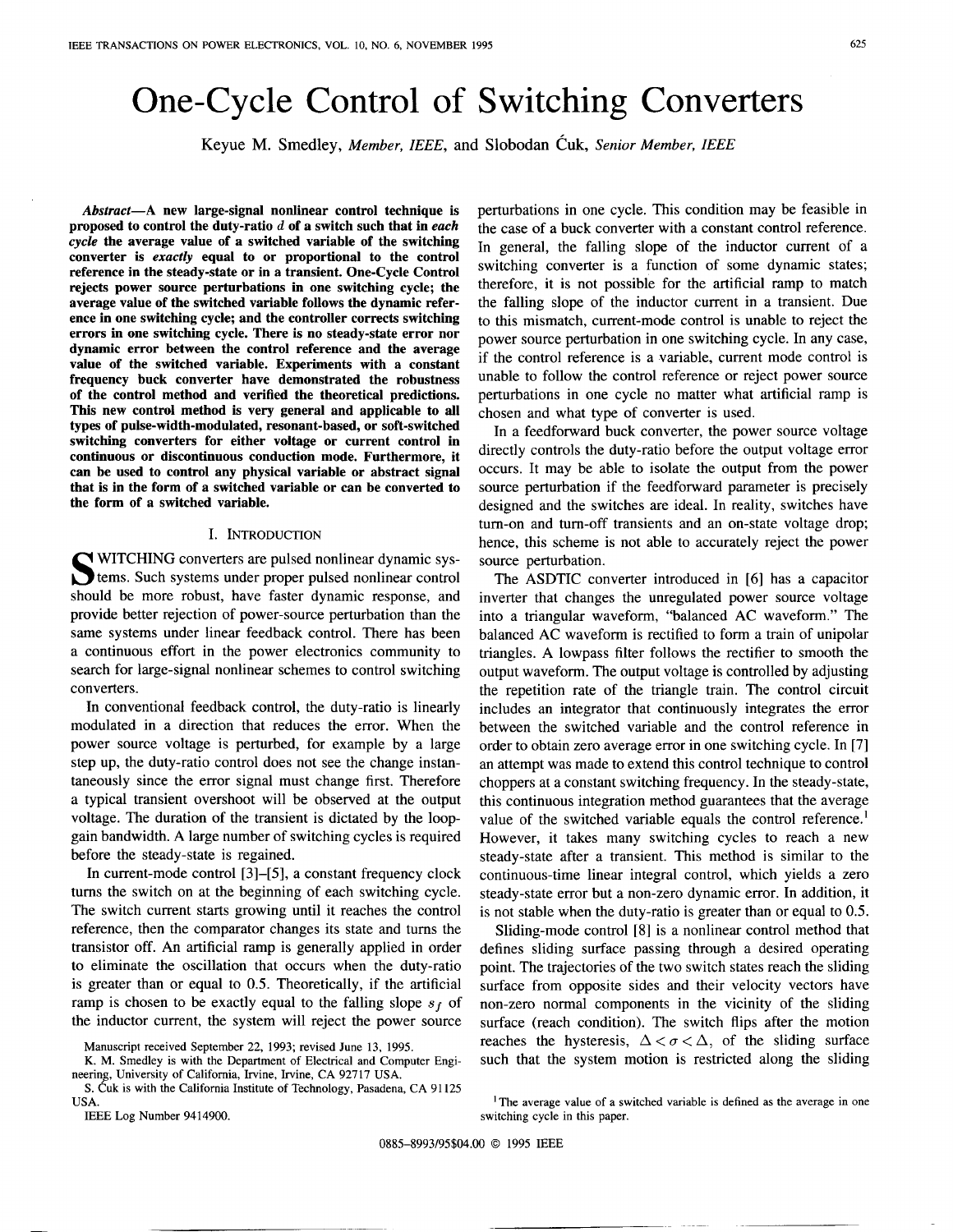

**Fig.** I. The buck converter.

surface within the constant hysteresis. The system motion **11. ONE-CYCLE CONTROL** converges to the desired operating point if the average of the tangential components of the velocity vectors in every switching cycle points toward the operating point (converge condition). Usually, the motion converges to the operation point after many switching cycles; and the switching frequency is variable. If a variable hysteresis is used to envelope the system motion, the switching frequency can be fixed **[9].** In general, a global sliding surface that satisfies both the reach condition and the converge condition may not exist.

A new nonlinear control technique, One-Cycle Control [ **13,**  *[2],* is introduced for constant switching frequency operation. This technique takes advantage of the pulsed and nonlinear nature of switching converters and achieves instantaneous dynamic control of the average value of a switched variable, e.g., voltage or current; more specifically it takes only *one switching cycle* for the average value of the switched variable to reach a new steady-state after a transient. There is no steadystate error nor dynamic error between the control reference and the average value of the switched variable. This technique provides fast dynamic response, excellent power source perturbation rejection, robust performance, and automatic switching error correction. This technique can be extended to control variable frequency switches. The One-Cycle Control technique is general and it is suitable for the control of pulse-widthmodulated (PWM) converters and resonant-based converters for either voltage or current control.

An application of a One-Cycle Controlled current-switch was reported in [10] based on [1] and [2]; however, the authors created a new name "Charge Control" disguising its true origin: One-Cycle Control.

Extensions and applications of One-Cycle Control reported in **[l** I]-[ 141 have demonstrated the power of the One-Cycle Control method.

The One-Cycle Control theory is developed in Section **11.**  Experimental results are provided that verify the feasibility of One-Cycle Control in Section 111. The One-Cycle Control technique is generalized to control variable frequency switches, in Section IV. Conclusions and further discussions are given in Section V.



**Fig.** 2. One-cycle control **of** buck converter.

The new control concept is presented on a buck converter as an example. This concept is generalized to control a switch for any form of signal, e.g. physical, electrical, mechanical, etc. Further analysis is given for the discontinuous conduction condition and for the automatic switching error correction feature.

### *A. One-Cycle Control Concept*

A simple buck converter is shown in Fig. 1. The dc power source voltage is  $v_g$  and the switch *S* is operated with a constant frequency  $\bar{f}_s = 1/T_s$ . When the transistor is on, the diode is off, and the diode-voltage *U,* equals the power source voltage  $v_q$ . When the transistor is off, the diode is on, and the diode-voltage *U,* is zero. The power source voltage is chopped by the switch resulting in a switched variable  $v_s$ . The LC lowpass filter transmits the average of the switched variable to the output while rejecting most of the undesirable switching frequency components. Therefore, the output voltage contains the desired DC value *dug* and a small residual switching ripple.

Close observation of the switched variable leads to a simple fact. The output voltage of the buck converter is the average value of the switched variable, in this case the diode-voltage, that equals the area under each of the diode-voltage pulses divided by the switching period.

$$
V_s = \frac{1}{T_s} \int_0^{T_s} v_s \, dt = \frac{1}{T_s} \int_0^{dT_s} v_g \, dt. \tag{1}
$$

This observation provoked a new control scheme for constant switching frequency converters as shown in Fig. **2.**  A constant frequency clock turns on the transistor at the beginning of each switching period. The diode-voltage is integrated and compared with a control reference. As soon as the integrated diode-voltage reaches the control reference, the comparator changes its state. **As** a result, the transistor is turned off and the integrator is reset to zero.

If the control reference is constant, then the average of the diode-voltage is constant and so is the output voltage as shown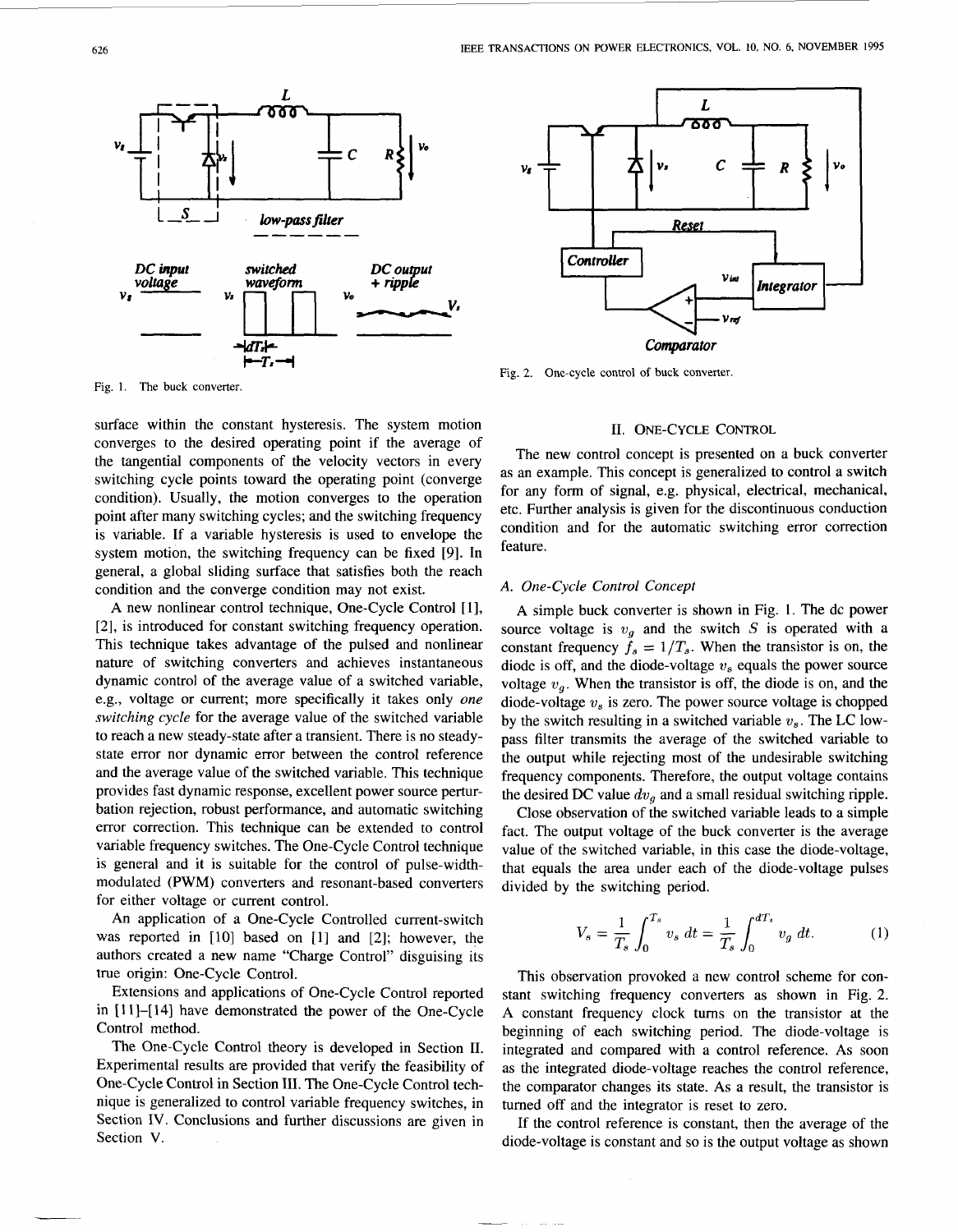

Fig. 3. Constant control reference.

in Fig. 3. The slope of the integration is directly proportional to the power source voltage. The integration value is continuously compared with the constant control reference. When the power source voltage is higher, the slope of the integration is steeper; therefore, the integration value reaches the control reference faster. **As** a result, the duty-ratio is smaller. When the power source voltage is lower, the duty-ratio is larger.

If the control reference is a function of time, then the average of the diode-voltage is equal to the time variant control reference in each cycle. Fig. 4 shows the case where the control reference changes its value with a single step up. The integration value of the diode-voltage keeps up with the control reference immediately.

With this control scheme, the duty-ratio *d* is determined by

$$
\frac{1}{T_s} \int_0^{dT_s} v_g \ dt = v_{\text{ref}}.
$$
 (2)

The duty-ratio *d* of the current switching cycle is independent of the state of previous switching cycles; therefore, the transient of the average value of the switched variable, the diode-voltage, is completed within one switching cycle. The name which most appropriately defines this new nonlinear control scheme is One-Cycle Control.

The duty-ratio governed by (2) is a nonlinear function of the power source voltage and the control reference. With this nonlinear control, the output voltage of the buck converter becomes a linear function of the control reference independent of the power source voltage,

$$
v_o = \frac{v_{\text{ref}}}{1 + \frac{L}{R}S + LCS^2}.\tag{3}
$$

In the case when there is an input filter in front of a buck converter, the control-to-output transfer function will have a maximum phase shift of 540° due to the existence of the righthalf-plane zeros, which makes conventional feedback-control difficulty, especially when the comer frequency of the input filter is on top of the comer frequency of the output filter. With One-Cycle Control, the dynamics of the converter are made insensitive to the input filter; hence, the control-to-output transfer function is equivalent to a second order system of the output filter. Therefore, an output feedback loop can be easily implemented when it is necessary.



Fig. **4.** Variable control reference.



Fig. 5. The switch function.

### *B. One-Cycle Control Theory*

a frequency  $f_s = 1/T_s$ , A switch operates according to the switch function  $k(t)$  at

$$
k(t) = \begin{cases} 1 & 0 < t < T_{\text{ON}} \\ 0 & T_{\text{ON}} < t < T_s. \end{cases}
$$
 (4)

In each cycle, the switch is on for a time duration  $T_{ON}$  and is off for a time duration  $T_{\text{OFF}}$ , where  $T_{\text{ON}} + T_{\text{OFF}} = T_s$ . The duty-ratio  $d = T_{\text{ON}}/T_s$  is modulated by an analog control reference  $v_{ref}(t)$ . The input signal  $x(t)$  at the input node of the switch is chopped by the switch and transferred to the output node of the switch to form a switched variable  $y(t)$ . The frequency and the pulse width of the switched variable  $y(t)$  is the same as that of the switch function  $k(t)$ , while the envelope of the switched variable  $y(t)$  is the same as the input signal  $x(t)$ , as shown in Fig. 5

$$
y(t) = k(t)x(t). \tag{5}
$$

Suppose the switch frequency  $f_s$  is much higher than the frequency bandwidth of either the input signal  $x(t)$  or the control reference  $v_{ref}(t)$ ; then the effective signal carried in the switch output, i.e. the average of the switched variable is

$$
y(t) = \frac{1}{T_s} \int_0^{T_{\text{ON}}} x(t) dt
$$
 (6)

$$
\approx x(t) \frac{1}{T_s} \int_0^{T_{\text{ON}}} dt \tag{7}
$$

$$
=x(t)d(t).
$$
 (8)

The switched variable  $y(t)$  at the output node of the switch is the product of the input signal  $x(t)$  and the duty-ratio  $d(t)$ ; therefore, the switch is nonlinear.

If the duty-ratio of the switch is modulated such that the integration of the switched variable at the switch output is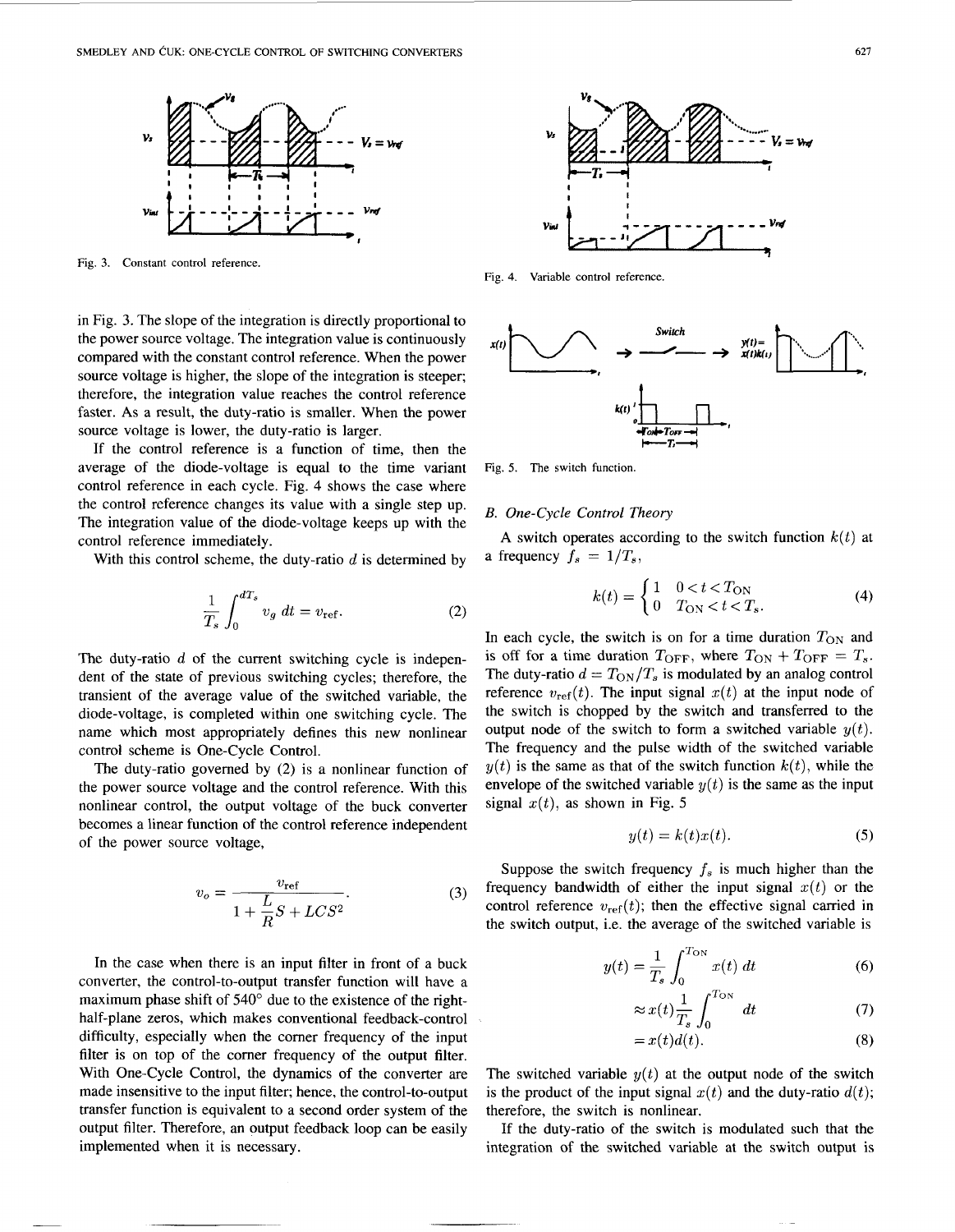

**Fig. 6. The one-cycle controlled constant frequency switch.** 

exactly equal to the integration of the control reference in each cycle, i.e.

$$
\int_0^{T_{\rm ON}} x(t) \, dt = \int_0^{T_s} v_{\rm ref}(t) \, dt \tag{9}
$$

then the average value of the switched variable at the switch output is exactly equal to control reference in each cycle, since the switching period is constant. Therefore, the average of the switched variable is instantaneously controlled within one cycle, i.e.

$$
y(t) = \frac{1}{T_s} \int_0^{T_{ON}} x(t) dt
$$
  
=  $\frac{1}{T_s} \int_0^{T_s} v_{ref}(t) dt = v_{ref}(t).$  (10)

The technique to control switches according to this concept is defined as the One-Cycle Control technique. With One-Cycle Control, the effective output signal of the switch is

$$
y(t) = v_{\text{ref}}(t). \tag{11}
$$

The switch fully rejects the input signal and linearly all-passes the control reference **wref;** therefore, the One-Cycle Control technique turns a non-linear switch into a linear path.

The implementation circuit for One-Cycle Control led constant-frequency switch is shown in Fig. **6.** The key component of the One-Cycle Control technique is the integrator and the resetter. The integration **starts** the moment when the switch is turned on by the fixed frequency clock pulse. The integration value,

$$
v_{\rm int} = k \int_0^t x(t) \, dt \tag{12}
$$

is compared with the control reference  $v_{ref}(t)$  instantaneously, where *k* is a constant. At the instant when the integration value  $v_{\text{int}}$  reaches the control reference  $v_{\text{ref}}(t)$ , the controller sends  $v_{\text{int}}$  calculus the control reference  $v_{\text{ref}}(v)$ , the controller sends *C. Discontinuous Conduction Mode a command to the switch to change it from the on state to the* off state. At the same time, the controller resets the integrator. determined by the following equation: to zero. The duty-ratio  $d = T_{ON}/T_s$  of the present cycle is under the condition of discontinuous conduction, provided the

$$
k \int_0^{dT_s} x(t) \, dt = v_{\text{ref}}(t). \tag{13}
$$



**Fig. 7. The waveforms of the one-cycle controlled constant frequency switch.** 



**Fig. 8. One-cycle control of buck converter at discontinuous conducting condition.** 

Since the switch period  $T_s$  is constant and  $K = 1/kT_s$  is a constant, the average value of the switched variable at the switch output  $y(t)$  is guaranteed to be

$$
y(t) = \frac{1}{T_s} \int_0^{dT_s} x(t) \, dt = K v_{\text{ref}}(t) \tag{14}
$$

in each cycle. Fig. 7 shows the operating waveforms of the circuit, when  $v_{ref}$  = constant.

Note that any physical or signal switch can be One-Cycle Controlled, i.e. the switched variable can be any switched physical variable or abstract signal.

One-Cycle Control is preserved when the converter operates integrator reset time is smaller than the inductor discharge time. Take the buck converter shown in Fig. 1 as an example. The diode-voltage in the discontinuous mode is shown in Fig. 8. At  $t = t_1$ , the transistor is turned OFF, the inductor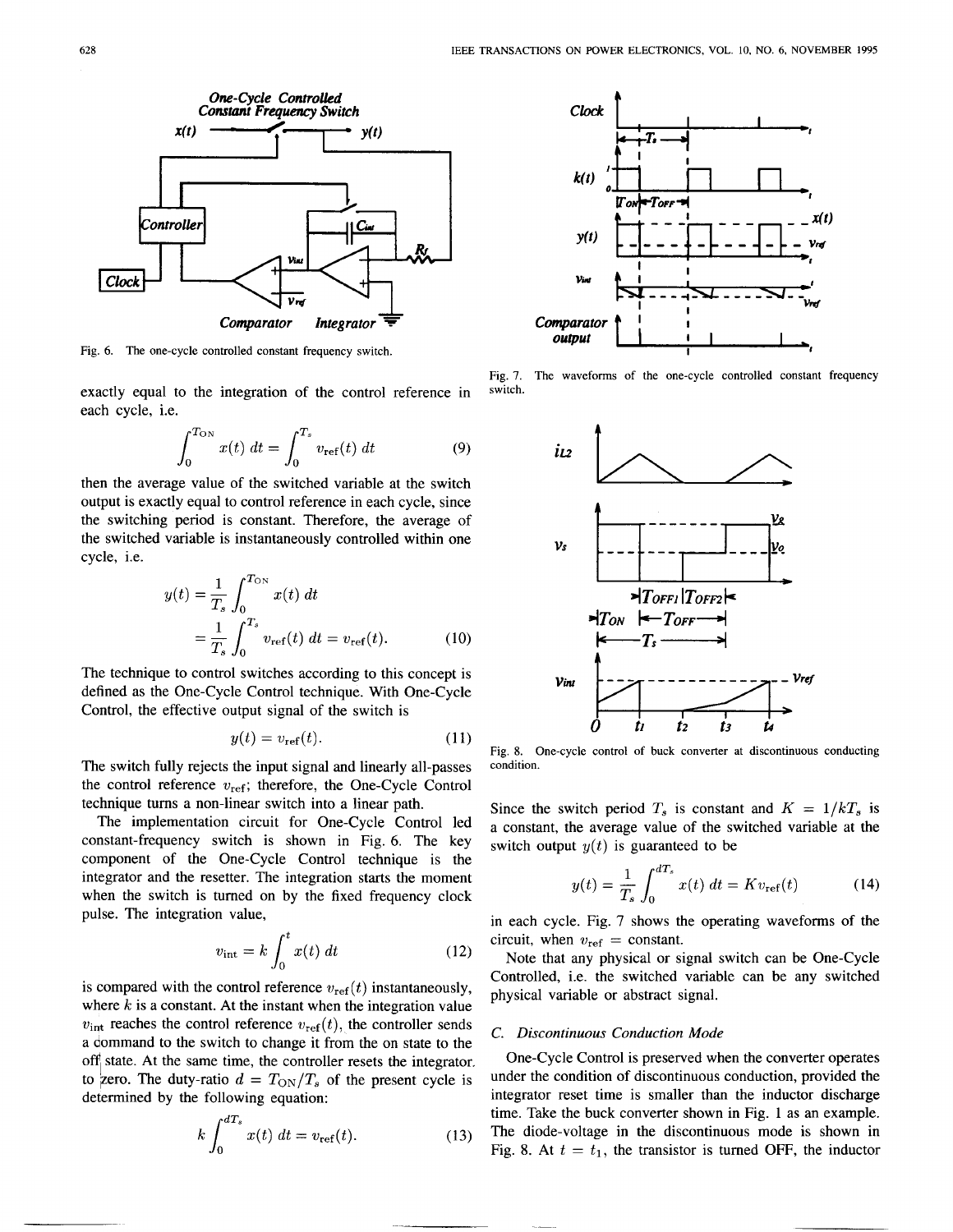<span id="page-4-0"></span>

**Fig. 9. Switching error correction.** 

current starts to decrease. During the time from  $t_1$  to  $t_2$ , the diode conducts; therefore, the diode-voltage is  $v_s = 0$ . At  $t =$  $t_2$ , the inductor runs out of current, while the transistor is still OFF. During the time from  $t_2$  to  $t_3$ , the diode-voltage is equal to the output voltage. The integration starts immediately when the diode-voltage arises. At  $t = t_3$ , the switch is turned ON by the clock, the diode-voltage jumps to the power source voltage level, and the integration slope jumps up accordingly. When the integrated diode-voltage reaches the control reference, the switch is turned off.

$$
v_{\rm int} = k \bigg( \int_{t_2}^{t_3} v_o \, dt + \int_{t_3}^{t_4} v_g \, dt \bigg) = v_{\rm ref}. \tag{15}
$$

The output voltage  $v_0$  equals the average value of the diodevoltage over the switch cycle; therefore, One-Cycle Control remains valid even if the switching converter operates in the discontinuous mode.

# *D. Automatic Switching Error Correction*

In the above analysis, it is assumed that the switches of converters are ideal. In reality, switches will have finite switching time and finite on-state voltage. With One-Cycle Control, these switching errors are automatically corrected, providing the integrator reset time is substantially smaller than the switching time of the switch. Take the buck converter shown in Fig. 1 as an example, the transistor has finite turn-on and turn-off time and the diode has a voltage drop across it while it is conducting. The integrator integrates the transistor tum-off transient, the diode on-state voltage, the transistor tum-on transient, and the diode off-state voltage as shown in Fig. 9. The output of the integrator is compared with the control reference such that the controller tums off the transistor when the integrated value reaches the control reference. The average value of the diode voltage is equal to the control reference in each cycle regardless of the switching errors.

# *E. Comparison with the ASDTIC Control*

One-Cycle Control is sometimes incorrectly confused with ASDTIC control [7], since both the One-Cycle Control method and the ASDTIC control method use an integrator. However, a more detailed comparison, outlined below, clearly exposes



**Fig.** 10. **Constant frequency ASDTIC control diagram.** 



Fig. 11. The transient waveform of the ASDTIC control when  $d < 0.5$ .

the fundamental differences between the two control methods and their different performance characteristics.

The constant frequency ASDTIC circuit [7] is shown in Fig. 10. The power source voltage  $v<sub>a</sub>$  is chopped by the switch to form the switched variable  $v_s$ . The clock signal sets the FlipFlop, which subsequently tums on the switch. The summation of the control reference  $-k_r v_{\text{ref}}$  and the switched variable  $k_s v_s$  is integrated continuously. The output of the integrator is compared with a threshold signal and it produces a reset signal for the Flip/Flop when the integrated error during that switching cycle reaches zero, which subsequently tums off the switch. The duty-ratio of the switch in the present cycle is determined by some states and the duty-ratio of the previous cycle:

$$
d_k = \frac{v_{\text{ref}(k-1)}}{v_{g(k)} - v_{\text{ref}(k)}} (1 - d_{k-1}), \qquad k = 1, 2, 3 \cdots. \quad (16)
$$

This dependence on the history certainly ensures that a transient will last more than one switching cycle and may lead to instability.

For example, if the control reference is constant while the power source voltage  $v<sub>g</sub>$  is perturbed by a step function, the integration slope is immediately affected by the step function and so is the duty-ratio *d.* Suppose the duty-ratio before the step up transient is  $d_0$ , the duty-ratio during the step-up transient is  $d_k$ , where  $k$  indicates the  $k$ th cycle after the step up and  $A = v_{ref}/v_q - v_{ref}$ .

$$
d_k = \frac{A(1 - (-A)^{k+1})}{1 + A} + (-A)^k d_0.
$$
 (17)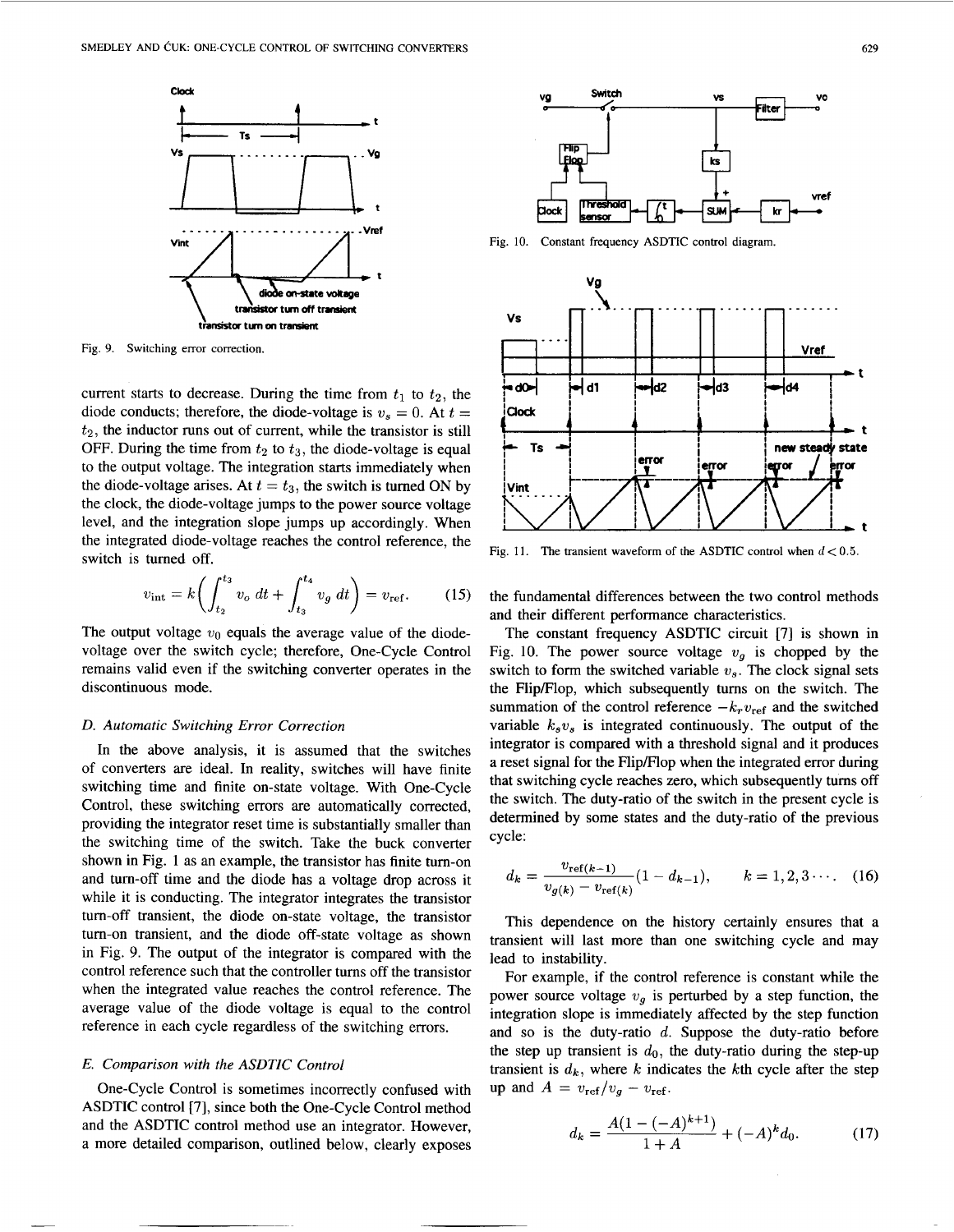

**Fig. 12.** The transient waveform of the ASDTIC control when  $d = 0.5$ .



Fig. 13. The transient waveform of the ASDTIC control when  $d > 0.5$ .

When  $A = v_{ref}/v_g - v_{ref}$  is less than 1, i.e. the expected duty-ratio  $d < 0.5$ , the transient converges to the new steadystate after many switching cycles as illustrated in Fig. 11. This control method is able to achieve zero output error in the steady-state, but only after many switching cycles. During a transient, this control method is unable to reach the new steady-state in one switching cycle. Therefore, it yields a zero steady-state error but a non-zero dynamic error between the control reference and the average value of the switched variable.

When  $A = v_{ref}/v_g - v_{ref}$  is equal to 1, i.e. the expected duty-ratio  $d = 0.5$ , the transient does not converge; instead, it undergoes a subharmonic oscillation as shown in Fig. 12.

When  $A = v_{ref}/v_g - v_{ref}$  is greater than 1, i.e. the expected duty-ratio  $d > 0.5$ , the transient does not converge and the control circuit losses its control as shown in Fig. 13.

The subharmonic oscillation and the instability were previously recognized by the ASDTIC inventor himself, who imposed a limit on the allowable duty-ratios to avoid this problem [7].

In contrast, the duty-ratio of the switch in the One-Cycle Control method purely depends on the states of the current switching cycle, i.e.

$$
\frac{1}{T_s} \int_0^{dT_s} v_s \, dt = K v_{\text{ref}}.
$$
\n(18)



**Fig. 14. One-cycle control of buck converter.** 

This history independence is the result of the resetter that clears the history in each cycle. Therefore One-Cycle Control led switch is robust in any of the above operating conditions. In addition, by employing One-Cycle Control, a .transient of a switched variable lasts for only one switching cycle. There is no steady-state error nor dynamic error between the control reference and the average value of the switched variable.

### 111. ONE-CYCLE CONTROL EXPERIMENTS

Experiments were conducted to study the feasibility of One-Cycle Control. The circuit used for the experiments is shown in Fig. 14. The operating condition for the experiments is  $V_a =$  $15 \text{ V}, f_s = 30 \text{ kHz}, L = 0.48 \text{ mH}, C = 30 \mu\text{F}, R = 25 \Omega.$  A, **B,** C, D, and E are the test points used in the experiments.

A pulse from a constant frequency clock turns the transistor on and activates the integrator at the beginning of each switching cycle. The diode-voltage is fed back to an integrator. The integration value starts growing from zero and is compared with the control reference instantly. When the output voltage of the integrator reaches the control reference, the transistor is immediately turned off so that the average value of the switched variable in that cycle is exactly equal to or proportional to the control reference, and the integration is reset to zero so that the integration value is zero for the beginning of the next cycle.

In each cycle, the diode-voltage waveform may be different; however, as long as the area under the diode-voltage waveform in each cycle equals the control reference, instantaneous control of the switched variable, the diode-voltage  $v_s$ , is achieved.

#### *A. Rejection to Power Source Perturbation*

Suppose the control reference and the load are constant while the power source voltage  $v<sub>q</sub>$  is perturbed by an arbitrary pattern. The changing diode-voltage is integrated and the slope of the integrated diode-voltage changes immediately when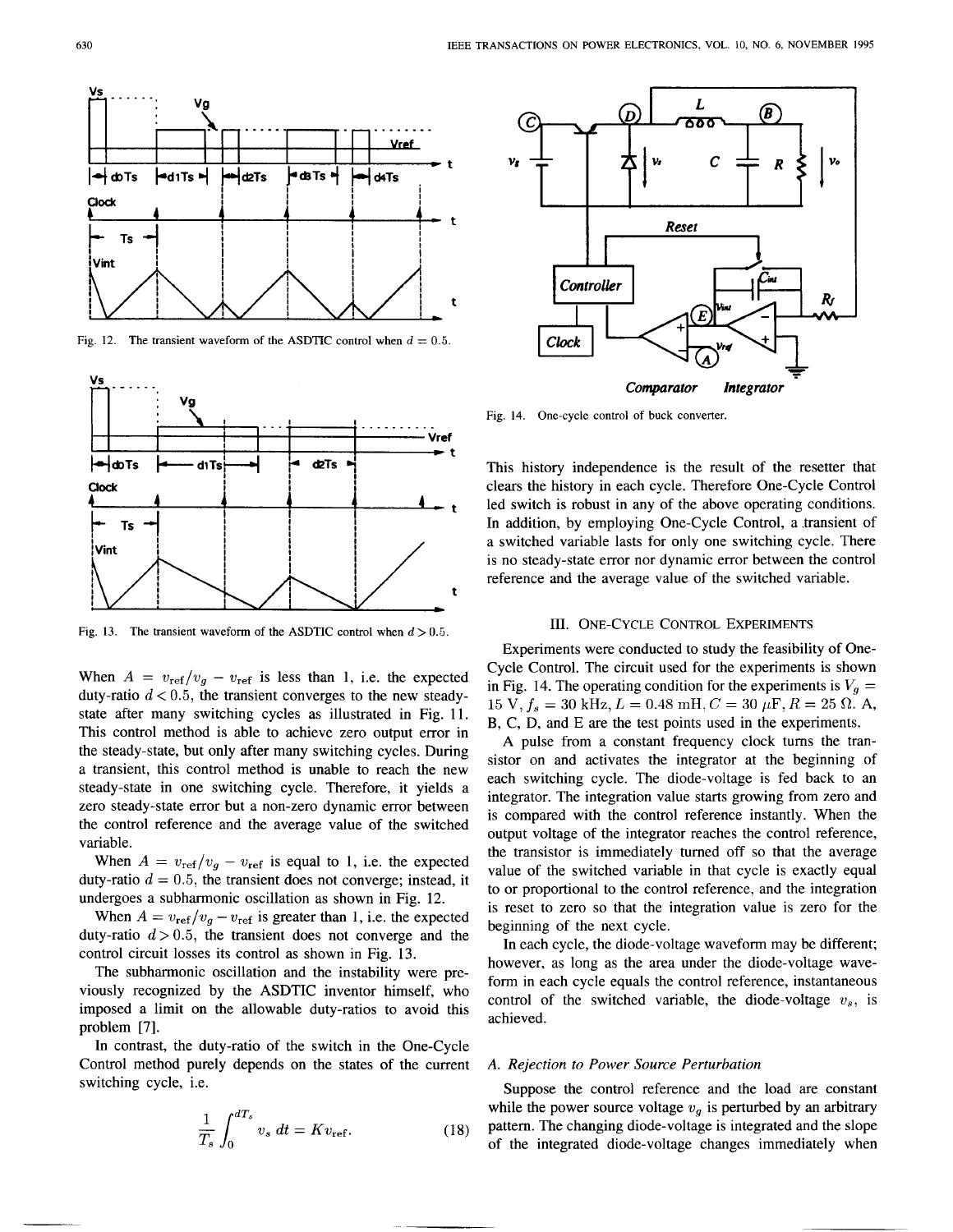

**Fig. 15. Prediction of rejection to power source perturbations** 



**Fig. 16. Measurement of rejection to power source perturbations.** 

changes occur in the diode-voltage. Therefore, the power source directly and instantly affects the duty-ratio d such that the integration of the diode-voltage is constant in each cycle.

In Fig. 15 the power source voltage is stepped up while the transistor is on. The slope of the integration changes immediately; therefore, the speed to reach the control reference is adjusted instantaneously in order to keep the integrated value of the diode-voltage equal to the control reference. It is predicted that this control technique completely rejects power source perturbations.

*Experiment 1:* The response of the diode-voltage to a stepup perturbation of the power source voltage was measured. **A** step-up function from **10-20** V was injected into the power source voltage  $v<sub>q</sub>$  at Point C, while the load and the control reference were held constant. The response of the integrator  $v_{\text{int}}$  was measured at Point E. Note that the power source voltage has been scaled down by a factor of two in order to fit on the plot shown in Fig. 16. The spikes on the power source voltage are caused by the nonzero impedance of the power source. These spikes did not influence the average value of the diode-voltage, because the spikes are included in the integration that is compared to the reference voltage. The power source voltage stepped up while the transistor was on and the slope of the integration of that cycle changed immediately; therefore, the duty-ratio was adjusted instantaneously.



**Fig. 17. Prediction of following the control reference and rejecting the power source perturbation.** 



**Fig. 18. Measurement of following the control reference and rejecting the power source perturbation.** 

#### *B. Following the Control Reference*

Suppose the power source voltage and the control reference are both time dependent. For example, the power source voltage has a step up perturbation while the control reference varies sinusoidaly. The slope of the integration becomes steeper when the amplitude of the power source voltage steps up. No matter how the integration slope changes, the integration value always keeps up with the sinusoidal control reference in each cycle. Therefore, the average value of the diode-voltage should not see the power source perturbation and it follows the control reference in one cycle, as predicted in Fig. **17.** 

*Experiment* **2:** The capability of the diode-voltage to reject a step-up power source perturbation while following a sinusoidal varying control reference was measured. **A** step-up function from **10-20** V was injected into the power source voltage at Point **C,** while the control reference was vaned with a sinusoid wave  $v_{ref} = 3.1 + 1.2 \sin \omega t$ ,  $f = 10$  kHz, at Point **A.** The output response of the integrator was measured at Point E. Note that the power source voltage has been scaled down by a factor of two in order to fit on the plot shown in Fig. **18.** The slope **of** the integration changed immediately when the power source voltage stepped up. The envelope of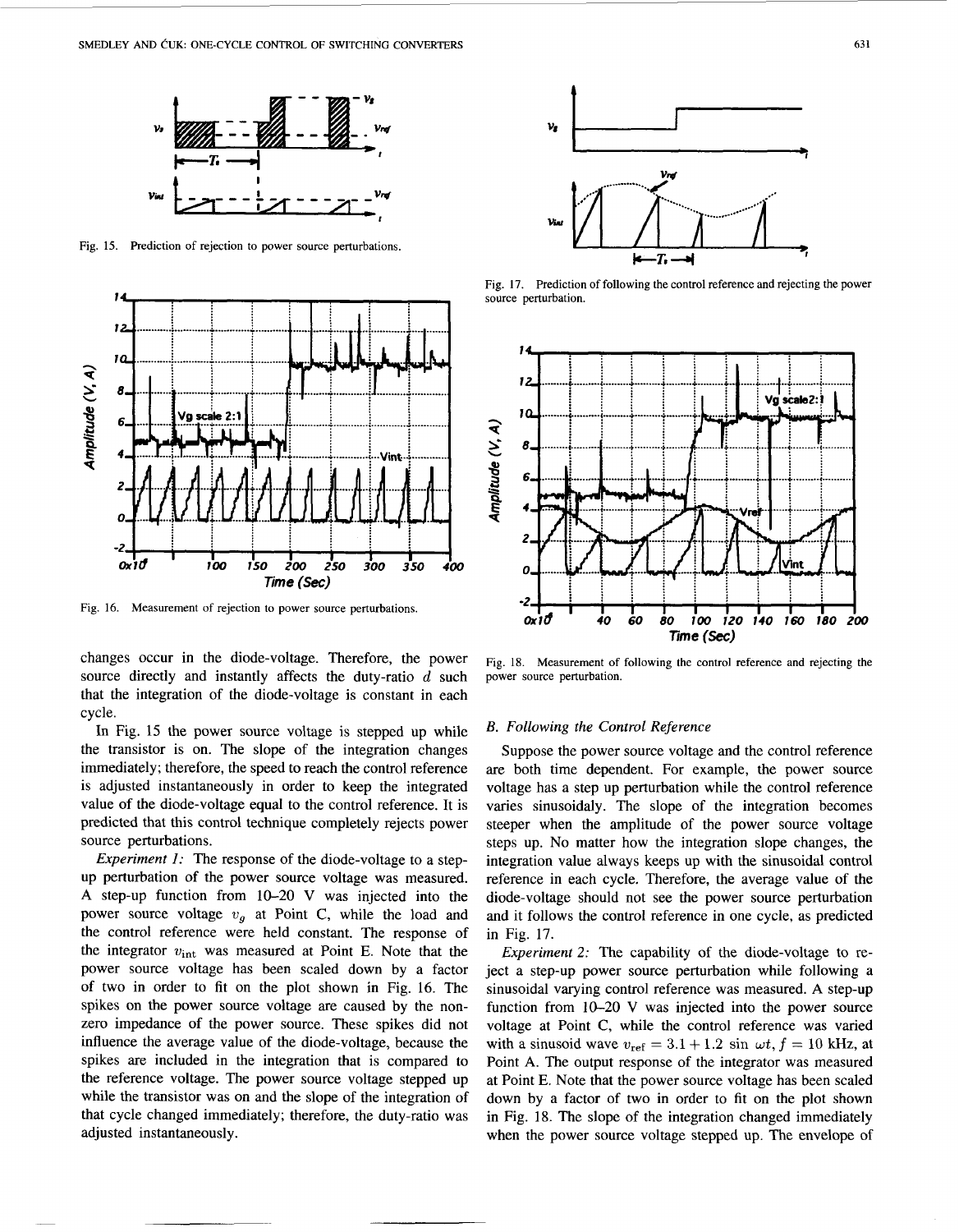

Fig. 19. The one-cycle controlled constant OFF-time switch.

the integration waveform kept up with the control reference exactly. Therefore, the average of the diode-voltage was not influenced by the power source disturbance and was fully controlled by the control reference.

## Iv. EXTENSION **OF** ONE-CYCLE CONTROL

The One-Cycle Control technique conceived for the constant frequency switching converter is extended to control any type of switch. Four types of switches are considered here:

| Switch type        | $T_{\rm ON}$ | $T_{\rm OFF}$ | $T_s$    |
|--------------------|--------------|---------------|----------|
| constant frequency | variable     | variable      | constant |
| constant ON-time   | constant     | variable      | variable |
| constant OFF-time  | variable     | constant      | variable |
| variable           | variable     | variable      | variable |

A constant OFF-time switch is used to describe the extension of this technique. The constant ON-time and the variable switches can be implemented in a similar way.

For a constant OFF-time switch,  $T_{\text{OFF}}$  is constant. The object of One-Cycle Control is to adjust the ON-time  $T_{\text{ON}}$ in each cycle, such that the average value of the switched variable is exactly equal to the control reference.

The implementation circuit for One-Cycle Control of a constant OFF-time switch is shown in Fig. 19. The monostable multivibrator generates a constant pulse width, which is inverted by an inverter. The integration is started the moment the switch is turned off. From  $t = 0$  to  $t = T_{\text{OFF}}$ ,  $v_{\text{int}}$  increases. When the monostable multivibrator changes its state from high to low, the switch is turned on. From  $t = T_{\text{OFF}}$  to  $t = T_s$ ,  $v_{\text{int}}$ decreases.

$$
v_{\rm int} = \begin{cases} \int_0^t v_{\rm ref}(t) \, dt & 0 < t < T_{\rm OFF} \\ \int_0^t v_{\rm ref}(t) \, dt - \int_{T_{\rm OFF}}^t x(t) \, dt & T_{\rm OFF} < t < T_s. \end{cases}
$$
(19)



**Fig.** 20. **The waveforms of the one-cycle controlled constant OFF-time switch.** 

At the instant when  $v_{\text{int}}$  reaches zero, the comparator changes its state from low to high, which triggers the monostable multivibrator to high and turns the switch off. The present switching cycle is completed and the switch starts the next cycle.

The ON-time  $T_{ON}$  of the present cycle is determined by the following equation:

$$
\int_{T_{\text{OFF}}}^{T_{\text{OFF}}+T_{\text{ON}}} x(t) dt = (T_{\text{ON}} + T_{\text{OFF}}) v_{\text{ref}}(t). \tag{20}
$$

Since the OFF-time *TOFF* of the switch is constant and the ON-time  $T_{ON}$  is controlled, the average value of the waveform

at the switch output 
$$
y(t)
$$
 is guaranteed to be  
\n
$$
y(t) = \frac{1}{T_s} \int_{T_{\text{OFF}}}^{T_{\text{OFF}}+T_{\text{ON}}} x(t) dt = v_{\text{ref}}(t) \qquad (21)
$$

in each cycle, where  $T_{\text{OFF}}$  is constant and  $T_s$  is time variable. Fig. 20 shows the operating waveforms of the circuit.

The ASDTIC control *[6]* fits into constant ON-time switch category. The basic Delta modulation [17] fits into variable switching category.

Although the average value of the switched variable is equal to or proportional to the control reference in each switching cycle, the switching frequency can vary drastically under large signal dynamics. Therefore, in this extension, it is not justified to claim zero dynamic error, since a frequency modulation of the signal is present.

# V. CONCLUSION

A large-signal nonlinear control technique, One-Cycle Control, is developed to dynamically control the duty-ratio  $d$  of a switch, such that in *each cycle* the average of the switched variable at the switch output is *exactly* equal to or proportional to the control reference. Theoretically, converters with One-Cycle Control are capable of rejecting the power source perturbations completely: the average value of the switched variable at the switch output node is able to follow the control reference within one cycle: and the switching error is